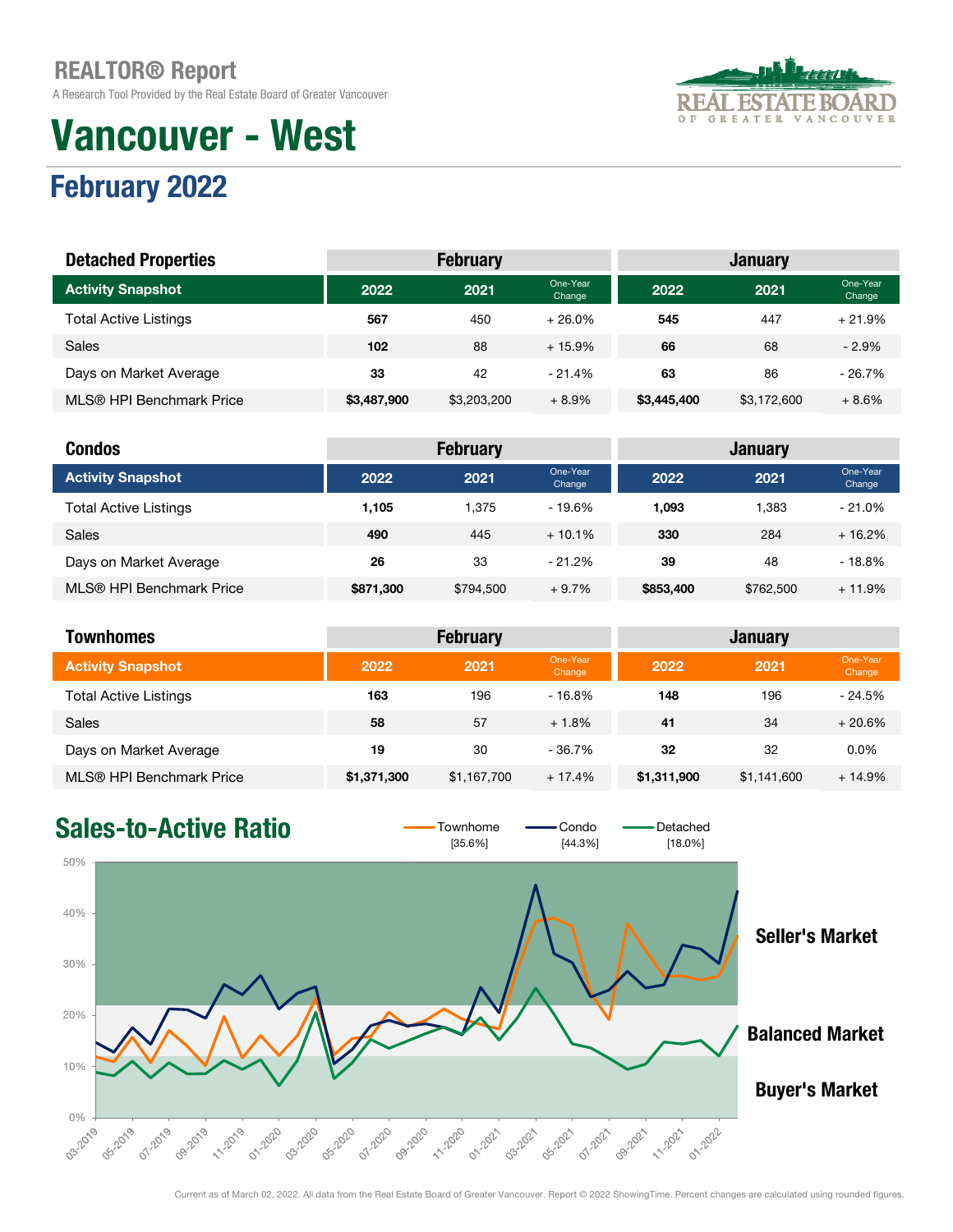A Research Tool Provided by the Real Estate Board of Greater Vancouver



# Vancouver - West

### Detached Properties Report – February 2022

| <b>Price Range</b>          | <b>Sales</b> | <b>Active</b><br><b>Listings</b> | <b>Avg Days</b><br>on Market |
|-----------------------------|--------------|----------------------------------|------------------------------|
| \$99,999 and Below          | ŋ            | ŋ                                | O                            |
| \$100,000 to \$199,999      | $\Omega$     | $\Omega$                         | 0                            |
| \$200,000 to \$399,999      | U            | $\Omega$                         | O                            |
| \$400,000 to \$899,999      | $\Omega$     | $\Omega$                         | 0                            |
| \$900,000 to \$1,499,999    | n            | 3                                | O                            |
| \$1,500,000 to \$1,999,999  | 1            | 5                                | 10                           |
| \$2,000,000 to \$2,999,999  | 26           | 54                               | 24                           |
| \$3,000,000 and \$3,999,999 | 37           | 122                              | 24                           |
| \$4,000,000 to \$4,999,999  | 23           | 97                               | 49                           |
| \$5,000,000 and Above       | 15           | 286                              | 52                           |
| TOTAL                       | 102          | 567                              | 33                           |

| <b>Price Range</b>          | <b>Sales</b> | <b>Active</b><br><b>Listings</b> | <b>Avg Days</b><br>on Market | Neighbourhood            | <b>Sales</b>   | <b>Active</b><br><b>Listings</b> | <b>Benchmark</b><br>Price | One-Year<br>Change       |
|-----------------------------|--------------|----------------------------------|------------------------------|--------------------------|----------------|----------------------------------|---------------------------|--------------------------|
| \$99,999 and Below          | 0            | 0                                | 0                            | Arbutus                  | 5              | 20                               | \$3,785,300               | $+5.7%$                  |
| \$100,000 to \$199,999      | 0            | 0                                | $\mathbf 0$                  | Cambie                   | 8              | 66                               | \$2,803,100               | $+14.3%$                 |
| \$200,000 to \$399,999      | 0            | 0                                | 0                            | Coal Harbour             | 0              |                                  | \$0                       |                          |
| \$400,000 to \$899.999      | $\mathbf{0}$ | 0                                | 0                            | Downtown VW              | $\mathbf 0$    | 0                                | \$0                       | $\overline{\phantom{a}}$ |
| \$900,000 to \$1,499,999    | $\mathbf 0$  | 3                                | 0                            | Dunbar                   | 17             | 73                               | \$2,906,400               | $+5.2%$                  |
| \$1,500,000 to \$1,999,999  | 1            | 5                                | 10                           | Fairview VW              | $\mathbf{1}$   | 1                                | \$0                       | $\qquad \qquad -$        |
| \$2,000,000 to \$2,999,999  | 26           | 54                               | 24                           | <b>False Creek</b>       | $\mathbf 0$    | 0                                | \$0                       | --                       |
| \$3,000,000 and \$3,999,999 | 37           | 122                              | 24                           | Kerrisdale               | 6              | 16                               | \$3,300,400               | $+0.6%$                  |
| \$4,000,000 to \$4,999,999  | 23           | 97                               | 49                           | Kitsilano                | 13             | 20                               | \$2,670,300               | $+10.3%$                 |
| \$5,000,000 and Above       | 15           | 286                              | 52                           | <b>MacKenzie Heights</b> | 4              | 23                               | \$3,451,500               | $+1.6%$                  |
| <b>TOTAL</b>                | 102          | 567                              | 33                           | Marpole                  | 5              | 38                               | \$2,754,600               | $+16.8%$                 |
|                             |              |                                  |                              | Mount Pleasant VW        | $\overline{c}$ | 6                                | \$2,535,200               | $+8.9%$                  |
|                             |              |                                  |                              | Oakridge VW              | 1              | 18                               | \$3,988,800               | $+11.5%$                 |
|                             |              |                                  |                              | Point Grey               | 13             | 63                               | \$3,639,300               | $+13.8%$                 |
|                             |              |                                  |                              | Quilchena                | 3              | 20                               | \$3,610,800               | $+8.8%$                  |
|                             |              |                                  |                              | S.W. Marine              | 5              | 22                               | \$3,535,100               | $+12.7%$                 |
|                             |              |                                  |                              | Shaughnessy              | 2              | 70                               | \$5,235,300               | $+10.2%$                 |
|                             |              |                                  |                              | South Cambie             | 0              | $\overline{7}$                   | \$4,702,000               | $+12.2%$                 |
|                             |              |                                  |                              | South Granville          | $\overline{7}$ | 56                               | \$4,232,000               | $+11.5%$                 |
|                             |              |                                  |                              | Southlands               | 5              | 30                               | \$3,876,400               | $+10.7%$                 |
|                             |              |                                  |                              | University VW            | 5              | 14                               | \$3,486,400               | $-12.2%$                 |
|                             |              |                                  |                              | West End VW              | $\mathbf 0$    | 2                                | \$0                       | $- -$                    |
|                             |              |                                  |                              | Yaletown                 | 0              | 1                                | \$0                       | --                       |
|                             |              |                                  |                              | <b>TOTAL*</b>            | 102            | 567                              | \$3,487,900               | $+8.9%$                  |
|                             |              |                                  |                              |                          |                |                                  |                           |                          |

\* This represents the total of the Vancouver - West area, not the sum of the areas above.



Current as of March 02, 2022. All data from the Real Estate Board of Greater Vancouver. Report © 2022 ShowingTime. Percent changes are calculated using rounded figures.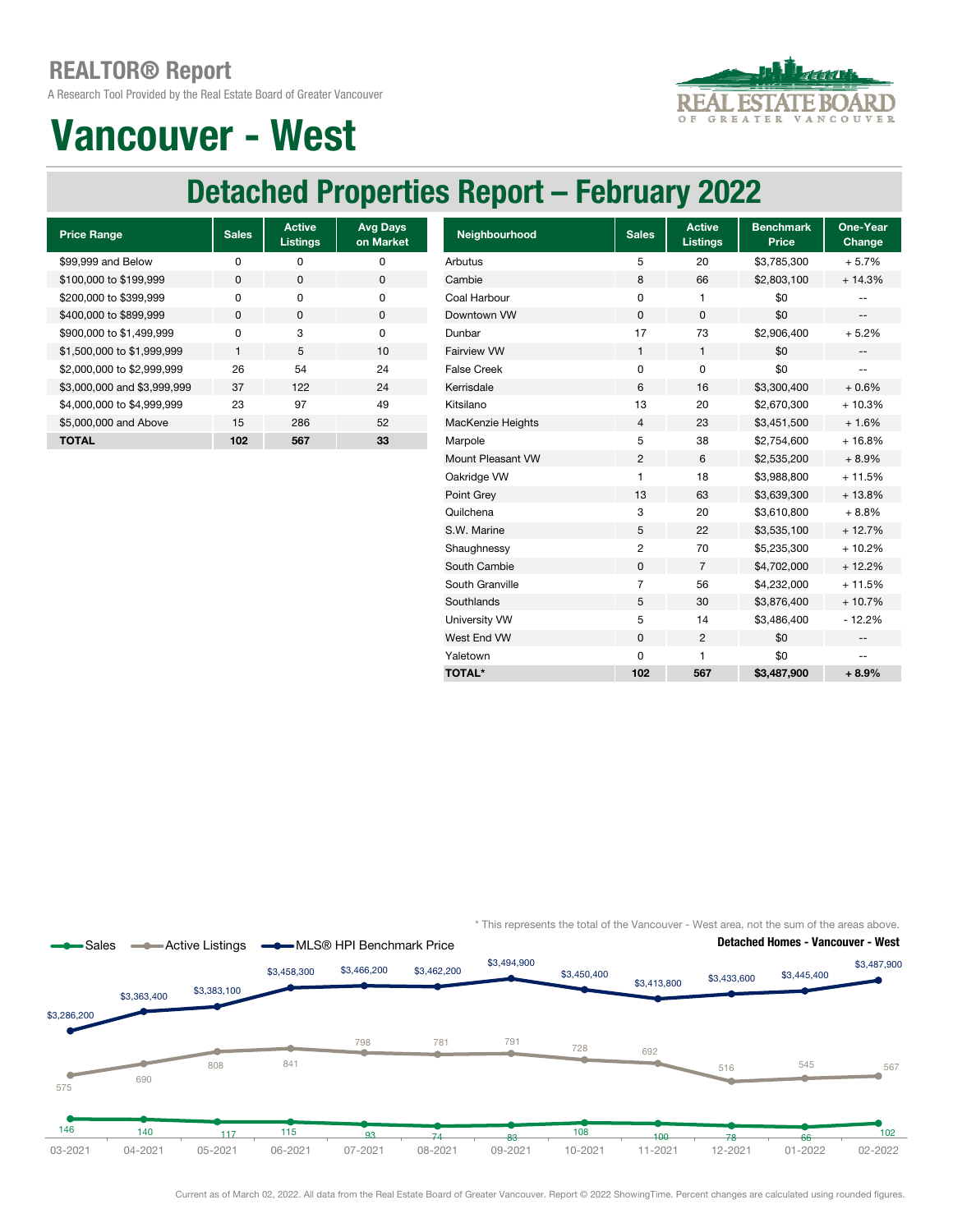A Research Tool Provided by the Real Estate Board of Greater Vancouver



# Vancouver - West

## Condo Report – February 2022

| <b>Price Range</b>          | <b>Sales</b>   | <b>Active</b><br><b>Listings</b> | <b>Avg Days</b><br>on Market |
|-----------------------------|----------------|----------------------------------|------------------------------|
| \$99,999 and Below          | O              | ŋ                                | ŋ                            |
| \$100,000 to \$199,999      | <sup>0</sup>   | O                                | $\Omega$                     |
| \$200,000 to \$399,999      | 2              | 6                                | 49                           |
| \$400,000 to \$899,999      | 255            | 350                              | 23                           |
| \$900,000 to \$1,499,999    | 160            | 338                              | 24                           |
| \$1,500,000 to \$1,999,999  | 35             | 169                              | 49                           |
| \$2,000,000 to \$2,999,999  | 21             | 124                              | 25                           |
| \$3,000,000 and \$3,999,999 | 11             | 40                               | 38                           |
| \$4,000,000 to \$4,999,999  | 2              | 30                               | 72                           |
| \$5,000,000 and Above       | $\overline{4}$ | 48                               | 80                           |
| ΤΟΤΑL                       | 490            | 1.105                            | 26                           |

| <b>Price Range</b>          | <b>Sales</b>   | <b>Active</b><br><b>Listings</b> | <b>Avg Days</b><br>on Market | Neighbourhood      | <b>Sales</b>   | <b>Active</b><br><b>Listings</b> | <b>Benchmark</b><br><b>Price</b> | One-Year<br>Change       |
|-----------------------------|----------------|----------------------------------|------------------------------|--------------------|----------------|----------------------------------|----------------------------------|--------------------------|
| \$99,999 and Below          | 0              | 0                                | 0                            | Arbutus            | 0              | 0                                | \$0                              | --                       |
| \$100,000 to \$199,999      | 0              | 0                                | $\mathbf 0$                  | Cambie             | 22             | 65                               | \$776,900                        | + 13.9%                  |
| \$200,000 to \$399,999      | $\overline{c}$ | 6                                | 49                           | Coal Harbour       | 23             | 112                              | \$1,035,400                      | $-5.3%$                  |
| \$400,000 to \$899,999      | 255            | 350                              | 23                           | Downtown VW        | 115            | 231                              | \$729,800                        | $+6.7%$                  |
| \$900,000 to \$1,499,999    | 160            | 338                              | 24                           | Dunbar             | 4              | 9                                | \$758,100                        | $+14.4%$                 |
| \$1,500,000 to \$1,999,999  | 35             | 169                              | 49                           | <b>Fairview VW</b> | 27             | 44                               | \$894,400                        | $+10.1%$                 |
| \$2,000,000 to \$2,999,999  | 21             | 124                              | 25                           | <b>False Creek</b> | 33             | 64                               | \$927,400                        | $+7.1%$                  |
| \$3,000,000 and \$3,999,999 | 11             | 40                               | 38                           | Kerrisdale         | 4              | 27                               | \$962,200                        | $+14.8%$                 |
| \$4,000,000 to \$4,999,999  | 2              | 30                               | 72                           | Kitsilano          | 34             | 34                               | \$706,300                        | $+9.4%$                  |
| \$5,000,000 and Above       | 4              | 48                               | 80                           | MacKenzie Heights  | $\mathbf 0$    | 0                                | \$0                              | $\overline{\phantom{a}}$ |
| <b>TOTAL</b>                | 490            | 1,105                            | 26                           | Marpole            | 23             | 50                               | \$658,300                        | + 10.9%                  |
|                             |                |                                  |                              | Mount Pleasant VW  | 5              | 3                                | \$657,600                        | $+9.3%$                  |
|                             |                |                                  |                              | Oakridge VW        | 12             | 27                               | \$1,081,700                      | $+4.9%$                  |
|                             |                |                                  |                              | Point Grey         | 3              | 8                                | \$674,500                        | $+14.2%$                 |
|                             |                |                                  |                              | Quilchena          | 8              | 9                                | \$1,161,700                      | $+15.2%$                 |
|                             |                |                                  |                              | S.W. Marine        | 5              | 8                                | \$531,700                        | $+14.2%$                 |
|                             |                |                                  |                              | Shaughnessy        | $\overline{c}$ | 2                                | \$736,500                        | $+14.8%$                 |
|                             |                |                                  |                              | South Cambie       | 5              | 11                               | \$1,002,700                      | $+9.5%$                  |
|                             |                |                                  |                              | South Granville    | 1              | 11                               | \$1,154,300                      | + 19.3%                  |
|                             |                |                                  |                              | Southlands         | 0              | 0                                | \$845,800                        | $+13.2%$                 |
|                             |                |                                  |                              | University VW      | 27             | 88                               | \$1,088,600                      | $+14.5%$                 |
|                             |                |                                  |                              | West End VW        | 60             | 138                              | \$719,500                        | $+8.3%$                  |
|                             |                |                                  |                              | Yaletown           | 77             | 164                              | \$904,700                        | $+13.8%$                 |
|                             |                |                                  |                              | <b>TOTAL*</b>      | 490            | 1,105                            | \$871,300                        | $+9.7%$                  |
|                             |                |                                  |                              |                    |                |                                  |                                  |                          |

\* This represents the total of the Vancouver - West area, not the sum of the areas above.



Current as of March 02, 2022. All data from the Real Estate Board of Greater Vancouver. Report © 2022 ShowingTime. Percent changes are calculated using rounded figures.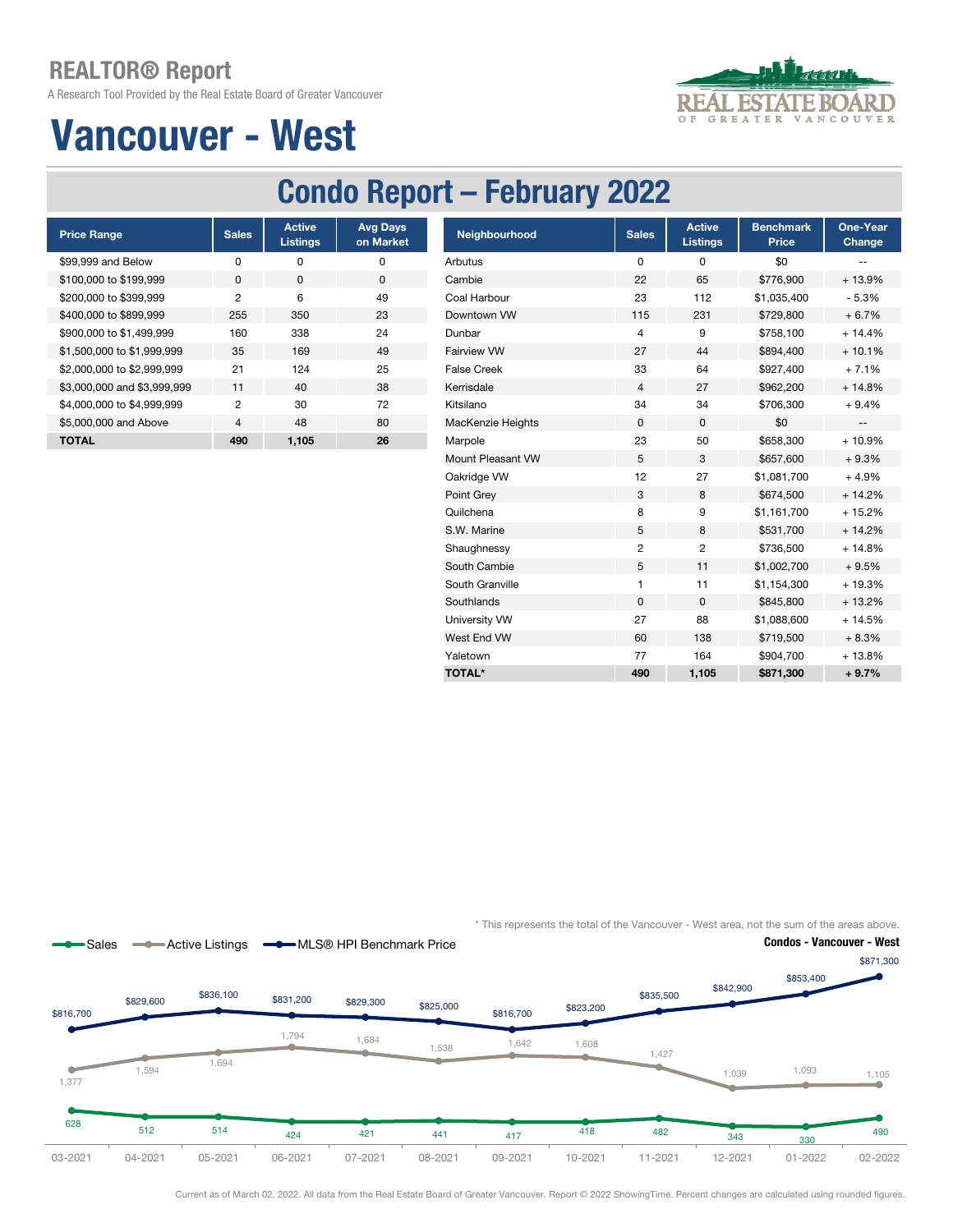A Research Tool Provided by the Real Estate Board of Greater Vancouver



# Vancouver - West

### Townhomes Report – February 2022

| <b>Price Range</b>          | <b>Sales</b> | <b>Active</b><br><b>Listings</b> | Days on<br><b>Market</b> |
|-----------------------------|--------------|----------------------------------|--------------------------|
| \$99,999 and Below          | n            | ŋ                                | ი                        |
| \$100,000 to \$199,999      | $\Omega$     | O                                | 0                        |
| \$200,000 to \$399,999      | O            | $\Omega$                         | 0                        |
| \$400,000 to \$899,999      | 1            | 13                               | 7                        |
| \$900,000 to \$1,499,999    | 19           | 32                               | 8                        |
| \$1,500,000 to \$1,999,999  | 21           | 60                               | 33                       |
| \$2,000,000 to \$2,999,999  | 16           | 40                               | 16                       |
| \$3,000,000 and \$3,999,999 | 1            | 16                               | 2                        |
| \$4,000,000 to \$4,999,999  | U            | O                                | O                        |
| \$5,000,000 and Above       | $\Omega$     | $\overline{2}$                   | $\Omega$                 |
| TOTAL                       | 58           | 163                              | 19                       |

| <b>Price Range</b>          | <b>Sales</b> | <b>Active</b><br><b>Listings</b> | Days on<br><b>Market</b> | Neighbourhood      | <b>Sales</b>   | <b>Active</b><br><b>Listings</b> | <b>Benchmark</b><br><b>Price</b> | One-Year<br>Change                            |
|-----------------------------|--------------|----------------------------------|--------------------------|--------------------|----------------|----------------------------------|----------------------------------|-----------------------------------------------|
| \$99,999 and Below          | $\pmb{0}$    | 0                                | 0                        | Arbutus            | 0              | 1                                | \$0                              | --                                            |
| \$100,000 to \$199,999      | 0            | $\mathbf 0$                      | $\mathsf 0$              | Cambie             | 5              | 22                               | \$1,456,100                      | $+21.9%$                                      |
| \$200,000 to \$399,999      | $\pmb{0}$    | 0                                | 0                        | Coal Harbour       | $\overline{2}$ | 3                                | \$1,956,900                      | $+13.5%$                                      |
| \$400,000 to \$899,999      | $\mathbf{1}$ | 13                               | $\overline{7}$           | Downtown VW        | 3              | 5                                | \$1,368,600                      | $+16.4%$                                      |
| \$900,000 to \$1,499,999    | 19           | 32                               | 8                        | Dunbar             | 1              | 1                                | \$0                              |                                               |
| \$1,500,000 to \$1,999,999  | 21           | 60                               | 33                       | Fairview VW        | 9              | 19                               | \$1,178,300                      | $+15.4%$                                      |
| \$2,000,000 to \$2,999,999  | 16           | 40                               | 16                       | <b>False Creek</b> | 2              | $\overline{7}$                   | \$968,200                        | $+0.0%$                                       |
| \$3,000,000 and \$3,999,999 | $\mathbf{1}$ | 16                               | $\overline{2}$           | Kerrisdale         | 1              | 3                                | \$1,807,200                      | $+23.5%$                                      |
| \$4,000,000 to \$4,999,999  | $\mathbf 0$  | 0                                | 0                        | Kitsilano          | 11             | 12                               | \$1,321,900                      | $+17.8%$                                      |
| \$5,000,000 and Above       | 0            | $\overline{c}$                   | 0                        | MacKenzie Heights  | 1              | 3                                | \$0                              | $\mathord{\hspace{1pt}\text{--}\hspace{1pt}}$ |
| <b>TOTAL</b>                | 58           | 163                              | 19                       | Marpole            | 6              | 10                               | \$1,359,100                      | $+21.9%$                                      |
|                             |              |                                  |                          | Mount Pleasant VW  | 3              | 3                                | \$1,360,600                      | $+14.6%$                                      |
|                             |              |                                  |                          | Oakridge VW        | 1              | 2                                | \$1,857,100                      | $+23.5%$                                      |
|                             |              |                                  |                          | Point Grey         | 0              | 2                                | \$1,247,500                      | + 19.5%                                       |
|                             |              |                                  |                          | Quilchena          | $\mathbf 0$    | 1                                | \$1,796,800                      | $+25.7%$                                      |
|                             |              |                                  |                          | S.W. Marine        | $\mathbf 0$    | $\mathbf{1}$                     | \$0                              | $\overline{\phantom{a}}$                      |
|                             |              |                                  |                          | Shaughnessy        | 3              | 5                                | \$2,007,700                      | $+10.3%$                                      |
|                             |              |                                  |                          | South Cambie       | $\overline{c}$ | 6                                | \$2,066,400                      | $+25.4%$                                      |
|                             |              |                                  |                          | South Granville    | 2              | 22                               | \$1,844,100                      | $+15.8%$                                      |
|                             |              |                                  |                          | Southlands         | 0              | $\mathbf{1}$                     | \$0                              | $\overline{\phantom{a}}$                      |
|                             |              |                                  |                          | University VW      | $\mathbf{1}$   | 14                               | \$1,964,300                      | $+23.2%$                                      |
|                             |              |                                  |                          | West End VW        | $\pmb{0}$      | 6                                | \$1,435,000                      | $+13.5%$                                      |
|                             |              |                                  |                          | Yaletown           | 5              | 14                               | \$1,898,500                      | $+13.5%$                                      |
|                             |              |                                  |                          | <b>TOTAL*</b>      | 58             | 163                              | \$1,371,300                      | $+17.4%$                                      |

\* This represents the total of the Vancouver - West area, not the sum of the areas above.



Current as of March 02, 2022. All data from the Real Estate Board of Greater Vancouver. Report © 2022 ShowingTime. Percent changes are calculated using rounded figures.